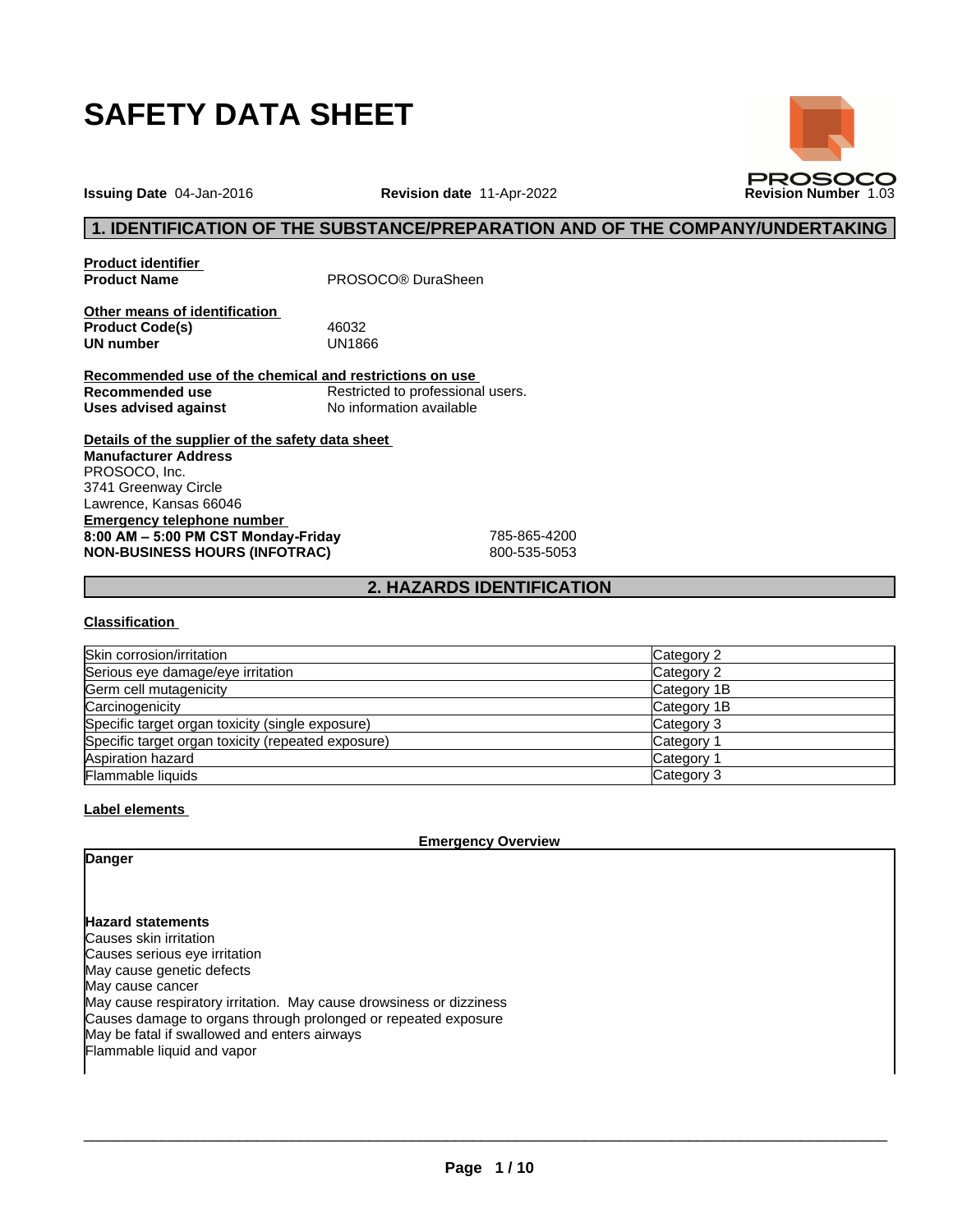

### **Precautionary Statements - Prevention**

Obtain special instructions before use Do not handle until all safety precautions have been read and understood Use personal protective equipment as required Wash face, hands and any exposed skin thoroughly after handling Wear eye/face protection Do not breathe dust/fume/gas/mist/vapors/spray Do not eat, drink or smoke when using this product Use only outdoors or in a well-ventilated area Keep away from heat/sparks/open flames/hot surfaces. — No smoking Keep container tightly closed Ground/bond container and receiving equipment Use explosion-proof electrical/ventilating/ and /lighting equipment Use only non-sparking tools Take precautionary measures against static discharge Keep cool

#### **Precautionary Statements - Response**

IF exposed or concerned: Get medical advice/attention IF IN EYES: Rinse cautiously with water for several minutes. Remove contact lenses, if present and easy to do. Continue rinsing If eye irritation persists: Get medical advice/attention If skin irritation occurs: Get medical advice/attention IF ON SKIN (or hair): Remove/Take off immediately all contaminated clothing. Rinse skin with water/shower Wash contaminated clothing before reuse IF INHALED: Remove victim to fresh air and keep at rest in a position comfortable for breathing IF SWALLOWED: Immediately call a POISON CENTER or doctor/physician Do NOT induce vomiting In case of fire: Use CO2, dry chemical, or foam for extinction

# **Precautionary Statements - Storage**

Store locked up Store in a well-ventilated place. Keep container tightly closed

#### **Precautionary Statements - Disposal**

Dispose of contents/container to an approved waste disposal plant

#### **Hazards not otherwise classified (HNOC)**

#### **Other information**

• May be harmful in contact with skin

# **3. COMPOSITION/INFORMATION ON INGREDIENTS**

| <b>Chemical name</b>                      | CAS No.       | Weiaht-%  | <b>Trade Secret</b> |
|-------------------------------------------|---------------|-----------|---------------------|
| Stoddard Solvent                          | 8052-41-3     | $30 - 60$ |                     |
| Solvent Naptha (petroleum) light aromatic | 64742-95-6    | $10 - 30$ |                     |
| 1.2.4-trimethvlbenzene                    | $95 - 63 - 6$ | $10 - 30$ |                     |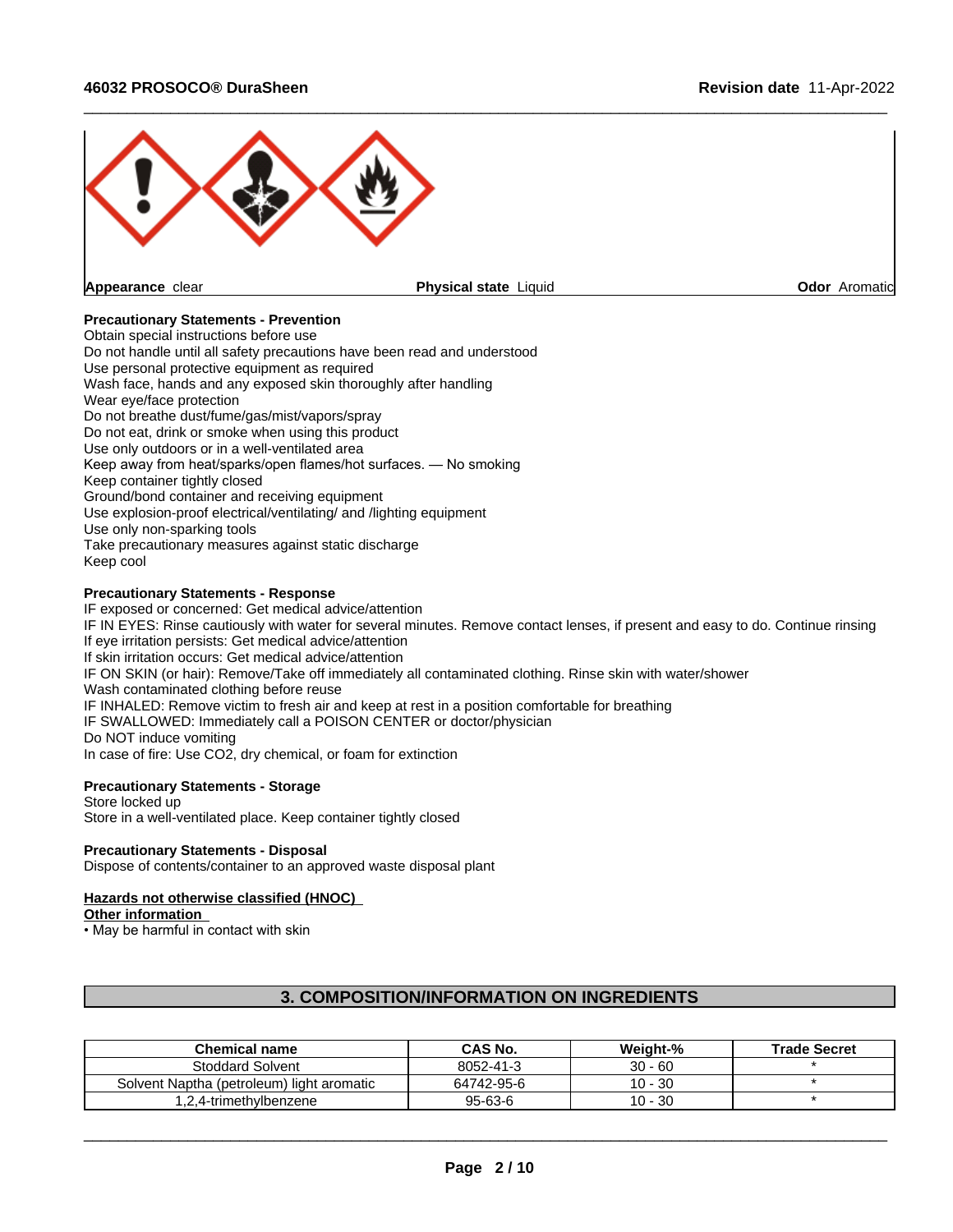**Description of first aid measures**

| naptha (petroleum) hydrodesulfurized heavy | 64742-82-1     |  |
|--------------------------------------------|----------------|--|
| Kvlene                                     | 1330-20-7      |  |
| Ethylbenzene                               | $100 - 41 - 4$ |  |
| Cumene ∶                                   | 98-82-8        |  |

 $\_$  ,  $\_$  ,  $\_$  ,  $\_$  ,  $\_$  ,  $\_$  ,  $\_$  ,  $\_$  ,  $\_$  ,  $\_$  ,  $\_$  ,  $\_$  ,  $\_$  ,  $\_$  ,  $\_$  ,  $\_$  ,  $\_$  ,  $\_$  ,  $\_$  ,  $\_$  ,  $\_$  ,  $\_$  ,  $\_$  ,  $\_$  ,  $\_$  ,  $\_$  ,  $\_$  ,  $\_$  ,  $\_$  ,  $\_$  ,  $\_$  ,  $\_$  ,  $\_$  ,  $\_$  ,  $\_$  ,  $\_$  ,  $\_$  ,

\* The exact percentage (concentration) ofcomposition has been withheld as a trade secret.

# **4. FIRST AID MEASURES**

| Description of first ald measures                           |                                                                                                                                                                                                                         |
|-------------------------------------------------------------|-------------------------------------------------------------------------------------------------------------------------------------------------------------------------------------------------------------------------|
| <b>General advice</b>                                       | In case of accident or unwellness, seek medical advice (show directions for use or safety<br>data sheet if possible).                                                                                                   |
| Eye contact                                                 | Immediately flush with plenty of water. After initial flushing, remove any contact lenses and<br>continue flushing for at least 15 minutes. Keep eye wide open while rinsing. If symptoms<br>persist, call a physician. |
| <b>Skin Contact</b>                                         | Wash off immediately with soap and plenty of water while removing all contaminated<br>clothes and shoes. If skin irritation persists, call a physician.                                                                 |
| <b>Inhalation</b>                                           | Remove to fresh air. If breathing is irregular or stopped, administer artificial respiration.<br>Avoid direct contact with skin. Use barrier to give mouth-to-mouth resuscitation. Call a<br>physician.                 |
| Ingestion                                                   | Do NOT induce vomiting. Rinse mouth. Drink plenty of water. Never give anything by mouth<br>to an unconscious person. Call a physician.                                                                                 |
| Self-protection of the first aider                          | Remove all sources of ignition. Use personal protective equipment as required.                                                                                                                                          |
| Most important symptoms and effects, both acute and delayed |                                                                                                                                                                                                                         |
| <b>Symptoms</b>                                             | Causes skin irritation. Causes serious eye irritation. Respiratory irritation. Drowsiness. May<br>be fatal if swallowed and enters airways.                                                                             |
|                                                             | Indication of any immediate medical attention and special treatment needed                                                                                                                                              |
| Note to physicians                                          | Treat symptomatically.                                                                                                                                                                                                  |
|                                                             |                                                                                                                                                                                                                         |

# **5. FIRE-FIGHTING MEASURES**

#### **Suitable Extinguishing Media**

Use. Dry chemical. Carbon dioxide (CO2). Water spray (fog). Foam. Alcohol resistant foam.

**Unsuitable Extinguishing Media** Do not use a solid water stream as it may scatterand spread fire.

#### **Specific hazards arising from the chemical**

Keep product and empty container away from heat and sources of ignition. Risk of ignition.

#### **Protective equipment and precautions for firefighters**

As in any fire, wear self-contained breathing apparatus pressure-demand, MSHA/NIOSH (approved or equivalent) and full protective gear.

# **6. ACCIDENTAL RELEASE MEASURES**

#### **Personal precautions, protective equipment and emergency procedures**

**Personal precautions** Remove all sources of ignition. Evacuate personnel to safe areas. Ensure adequate ventilation, especially in confined areas. Use personal protective equipment as required.<br>Pay attention to flashback. Take precautionary measures against static discharges.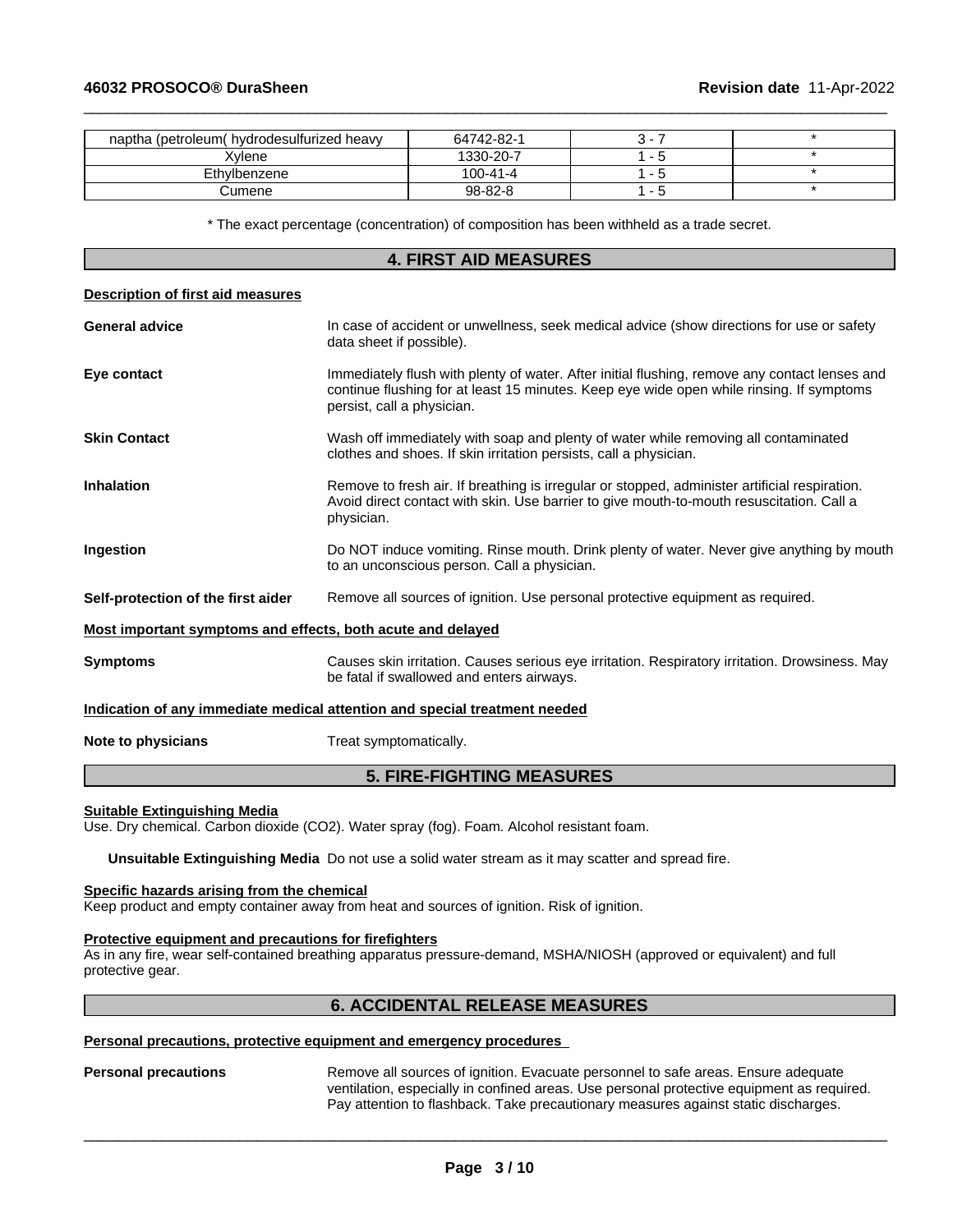# **Environmental precautions**

| <b>Environmental precautions</b>                                                                                                              | Prevent further leakage or spillage if safe to do so. Prevent product from entering drains. Do<br>not flush into surface water or sanitary sewer system. See Section 12 for additional<br>ecological information.                                                                                                                                                                                                |  |  |
|-----------------------------------------------------------------------------------------------------------------------------------------------|------------------------------------------------------------------------------------------------------------------------------------------------------------------------------------------------------------------------------------------------------------------------------------------------------------------------------------------------------------------------------------------------------------------|--|--|
| Methods and material for containment and cleaning up                                                                                          |                                                                                                                                                                                                                                                                                                                                                                                                                  |  |  |
| <b>Methods for containment</b><br>Prevent further leakage or spillage if safe to do so. Dike far ahead of liquid spill for later<br>disposal. |                                                                                                                                                                                                                                                                                                                                                                                                                  |  |  |
| Methods for cleaning up                                                                                                                       | Dam up. Take precautionary measures against static discharges. Soak up with inert<br>absorbent material. Pick up and transfer to properly labeled containers. Use clean<br>non-sparking tools to collect absorbed material.                                                                                                                                                                                      |  |  |
|                                                                                                                                               | 7. HANDLING AND STORAGE                                                                                                                                                                                                                                                                                                                                                                                          |  |  |
| Precautions for safe handling                                                                                                                 |                                                                                                                                                                                                                                                                                                                                                                                                                  |  |  |
| Advice on safe handling                                                                                                                       | Ensure adequate ventilation, especially in confined areas. Keep away from heat, sparks,<br>flame and other sources of ignition (i.e., pilot lights, electric motors and static electricity).<br>Take precautionary measures against static discharges. Use spark-proof tools and<br>explosion-proof equipment. Use personal protective equipment as required. Do not breathe<br>dust/fume/gas/mist/vapors/spray. |  |  |
| Conditions for safe storage, including any incompatibilities                                                                                  |                                                                                                                                                                                                                                                                                                                                                                                                                  |  |  |
| <b>Storage Conditions</b>                                                                                                                     | Keep in properly labeled containers. Keep containers tightly closed in a cool, well-ventilated<br>place. Keep away from heat. Keep out of the reach of children.                                                                                                                                                                                                                                                 |  |  |
|                                                                                                                                               |                                                                                                                                                                                                                                                                                                                                                                                                                  |  |  |

 $\_$  ,  $\_$  ,  $\_$  ,  $\_$  ,  $\_$  ,  $\_$  ,  $\_$  ,  $\_$  ,  $\_$  ,  $\_$  ,  $\_$  ,  $\_$  ,  $\_$  ,  $\_$  ,  $\_$  ,  $\_$  ,  $\_$  ,  $\_$  ,  $\_$  ,  $\_$  ,  $\_$  ,  $\_$  ,  $\_$  ,  $\_$  ,  $\_$  ,  $\_$  ,  $\_$  ,  $\_$  ,  $\_$  ,  $\_$  ,  $\_$  ,  $\_$  ,  $\_$  ,  $\_$  ,  $\_$  ,  $\_$  ,  $\_$  ,

# **8. EXPOSURE CONTROLS/PERSONAL PROTECTION**

# **Control parameters**

#### **Exposure Guidelines** .

| <b>Chemical name</b>                 | <b>ACGIH TLV</b> | <b>OSHA PEL</b>                       | <b>NIOSH IDLH</b>                      |
|--------------------------------------|------------------|---------------------------------------|----------------------------------------|
| <b>Stoddard Solvent</b><br>8052-41-3 | TWA: 100 ppm     | TWA: 500 ppm                          | IDLH: 20000 mg/m <sup>3</sup>          |
|                                      |                  | TWA: 2900 mg/m <sup>3</sup>           | Ceiling: 1800 mg/m <sup>3</sup> 15 min |
|                                      |                  | (vacated) TWA: 100 ppm                | TWA: $350 \text{ mg/m}^3$              |
|                                      |                  | (vacated) TWA: $525 \text{ mg/m}^3$   |                                        |
| 1,2,4-trimethylbenzene               |                  |                                       | TWA: 25 ppm                            |
| 95-63-6                              |                  |                                       | TWA: $125 \text{ mg/m}^3$              |
| Xylene                               | STEL: 150 ppm    | TWA: 100 ppm                          |                                        |
| 1330-20-7                            | TWA: 100 ppm     | TWA: $435 \text{ mg/m}^3$             |                                        |
|                                      |                  | (vacated) TWA: 100 ppm                |                                        |
|                                      |                  | (vacated) TWA: $435 \text{ mg/m}^3$   |                                        |
|                                      |                  | (vacated) STEL: 150 ppm               |                                        |
|                                      |                  | (vacated) STEL: 655 mg/m <sup>3</sup> |                                        |
| Ethylbenzene                         | TWA: 20 ppm      | TWA: 100 ppm                          | IDLH: 800 ppm                          |
| 100-41-4                             |                  | TWA: $435 \text{ mg/m}^3$             | TWA: 100 ppm                           |
|                                      |                  | (vacated) TWA: 100 ppm                | TWA: $435 \text{ mg/m}^3$              |
|                                      |                  | (vacated) TWA: $435 \text{ mg/m}^3$   | STEL: 125 ppm                          |
|                                      |                  | (vacated) STEL: 125 ppm               | STEL: $545 \text{ mg/m}^3$             |
|                                      |                  | vacated) STEL: 545 mg/m <sup>3</sup>  |                                        |
| Cumene                               | TWA: 50 ppm      | TWA: 50 ppm                           | IDLH: 900 ppm                          |
| 98-82-8                              |                  | TWA: 245 mg/m <sup>3</sup>            | TWA: 50 ppm                            |
|                                      |                  | (vacated) TWA: 50 ppm                 | TWA: $245 \text{ mg/m}^3$              |
|                                      |                  | (vacated) TWA: 245 mg/m <sup>3</sup>  |                                        |
|                                      |                  | (vacated) S*                          |                                        |
|                                      |                  | S*                                    |                                        |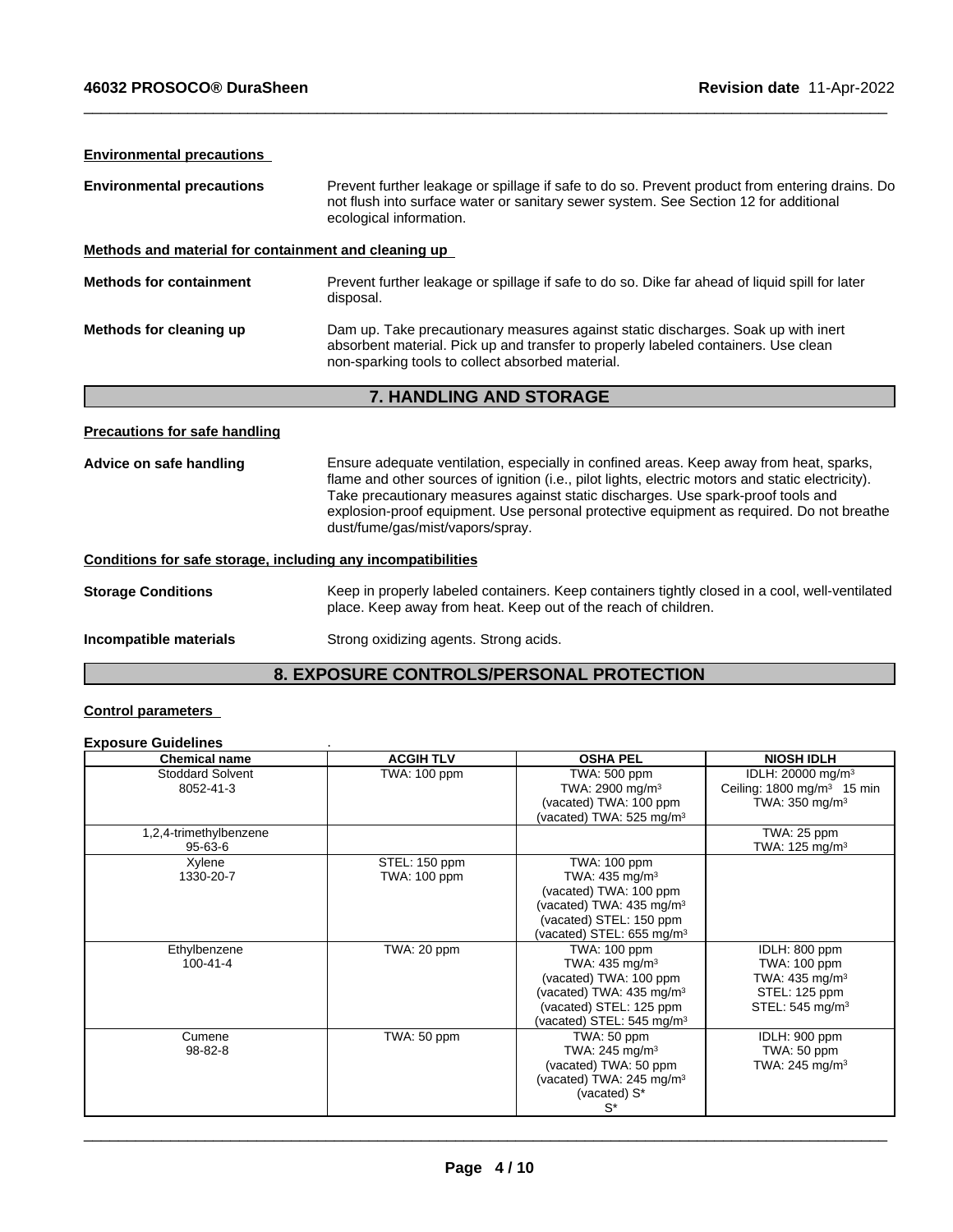*NIOSH IDLH Immediately Dangerous to Life or Health*

| <b>Other information</b> | Vacated limits revoked by the Court of Appeals decision in AFL-CIO v. OSHA, 965 F.2d 962 |
|--------------------------|------------------------------------------------------------------------------------------|
|                          | (11th Cir., 1992).                                                                       |

 $\_$  ,  $\_$  ,  $\_$  ,  $\_$  ,  $\_$  ,  $\_$  ,  $\_$  ,  $\_$  ,  $\_$  ,  $\_$  ,  $\_$  ,  $\_$  ,  $\_$  ,  $\_$  ,  $\_$  ,  $\_$  ,  $\_$  ,  $\_$  ,  $\_$  ,  $\_$  ,  $\_$  ,  $\_$  ,  $\_$  ,  $\_$  ,  $\_$  ,  $\_$  ,  $\_$  ,  $\_$  ,  $\_$  ,  $\_$  ,  $\_$  ,  $\_$  ,  $\_$  ,  $\_$  ,  $\_$  ,  $\_$  ,  $\_$  ,

#### **Appropriate engineering controls**

| <b>Engineering Controls</b> | Showers<br>Eyewash stations |
|-----------------------------|-----------------------------|
|                             | Ventilation systems.        |

### **Individual protection measures, such as personal protective equipment**

| <b>Eye/face protection</b> |  | Face protection shield. Wear safety glasses with side shields (or goggles). |  |
|----------------------------|--|-----------------------------------------------------------------------------|--|
|----------------------------|--|-----------------------------------------------------------------------------|--|

- **Skin and body protection** Wear protective gloves and protective clothing.
- **Respiratory protection** If exposure limits are exceeded or irritation is experienced, NIOSH/MSHA approved respiratory protection should be worn. Positive-pressure supplied air respirators may be required for high airborne contaminant concentrations. Respiratory protection must be provided in accordance with current local regulations.

**General Hygiene Considerations** When using do not eat, drink or smoke. Regular cleaning of equipment, work area and clothing is recommended.

# **9. PHYSICAL AND CHEMICAL PROPERTIES**

### **Information on basic physical and chemical properties**

| <b>Physical state</b>             | Liquid                   |                       |                          |
|-----------------------------------|--------------------------|-----------------------|--------------------------|
| Appearance                        | clear                    | Odor                  | Aromatic                 |
| Color                             | colorless                | <b>Odor threshold</b> | No information available |
|                                   |                          |                       |                          |
| <b>Property</b>                   | Values                   | Remarks • Method      |                          |
| рH                                | Not Applicable           | Not Applicable        |                          |
| Melting point / freezing point °F | No information available |                       |                          |
| Boiling point / boiling range     | No information available |                       |                          |
| <b>Flash point</b>                | 41 °C / 106 °F           |                       |                          |
| <b>Evaporation rate</b>           | No information available |                       |                          |
| Flammability (solid, gas)         | No information available |                       |                          |
| <b>Flammability Limit in Air</b>  |                          |                       |                          |
| <b>Upper flammability limit:</b>  | No information available |                       |                          |
| Lower flammability limit:         | No information available |                       |                          |
| Vapor pressure                    | No information available |                       |                          |
| Vapor density                     | No information available |                       |                          |
| <b>Specific gravity</b>           | 0.77                     |                       |                          |
| <b>Water solubility</b>           |                          | insoluble             |                          |
| Solubility in other solvents      | No information available |                       |                          |
| <b>Partition coefficient</b>      | No information available |                       |                          |
| <b>Autoignition temperature</b>   | No information available |                       |                          |
| <b>Decomposition temperature</b>  | No information available |                       |                          |
| <b>Kinematic viscosity</b>        | No information available |                       |                          |
| <b>Dynamic viscosity</b>          | No information available |                       |                          |

# **10. STABILITY AND REACTIVITY**

**Reactivity** No data available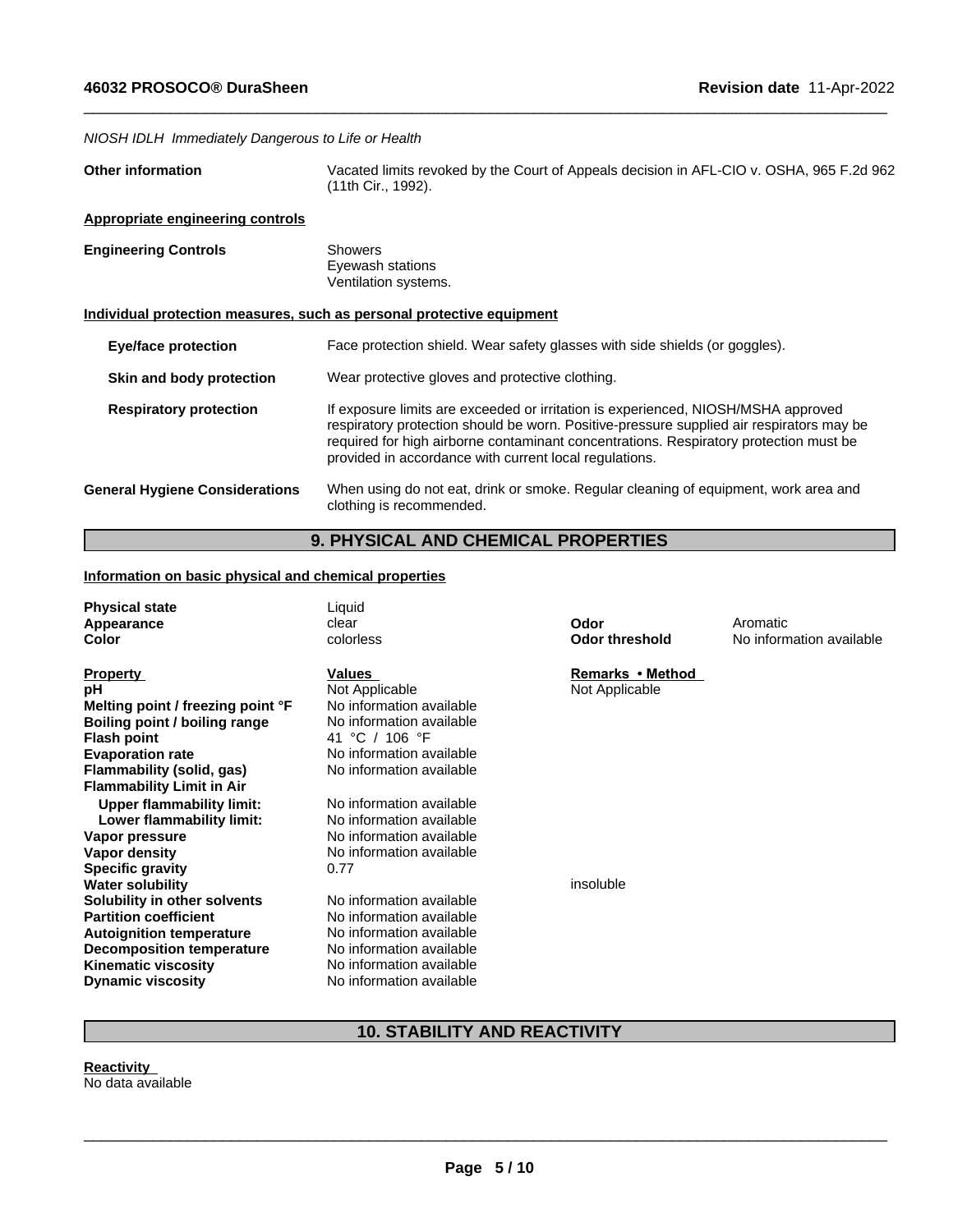#### **Chemical stability**

Stable under recommended storage conditions.

#### **Possibility of hazardous reactions**

None under normal processing.

#### **Conditions to avoid**

Heat, flames and sparks.

#### **Incompatible materials**

Strong oxidizing agents. Strong acids.

#### **Hazardous decomposition products**

None known based on information supplied.

# **11. TOXICOLOGICAL INFORMATION**

 $\_$  ,  $\_$  ,  $\_$  ,  $\_$  ,  $\_$  ,  $\_$  ,  $\_$  ,  $\_$  ,  $\_$  ,  $\_$  ,  $\_$  ,  $\_$  ,  $\_$  ,  $\_$  ,  $\_$  ,  $\_$  ,  $\_$  ,  $\_$  ,  $\_$  ,  $\_$  ,  $\_$  ,  $\_$  ,  $\_$  ,  $\_$  ,  $\_$  ,  $\_$  ,  $\_$  ,  $\_$  ,  $\_$  ,  $\_$  ,  $\_$  ,  $\_$  ,  $\_$  ,  $\_$  ,  $\_$  ,  $\_$  ,  $\_$  ,

#### **Information on likely routes of exposure**

| <b>Product Information</b> | Causes serious eye irritation Causes skin irritation May cause respiratory irritation May be<br>fatal if swallowed and enters airways |
|----------------------------|---------------------------------------------------------------------------------------------------------------------------------------|
| <b>Inhalation</b>          | Avoid breathing vapors or mists.                                                                                                      |
| Eye contact                | Avoid contact with eyes.                                                                                                              |
| <b>Skin Contact</b>        | Avoid contact with skin.                                                                                                              |
| Ingestion                  | Do not taste or swallow.                                                                                                              |

#### **Component Information**

| <b>Chemical name</b>                                        | LD50/Oral            | LD50/Dermal                 | <b>Inhalation LC50</b>            |
|-------------------------------------------------------------|----------------------|-----------------------------|-----------------------------------|
| Solvent Naptha (petroleum) light<br>aromatic<br>64742-95-6  | $= 8400$ mg/kg (Rat) | $>$ 2000 mg/kg (Rabbit)     | $= 3400$ ppm (Rat) 4 h            |
| 1,2,4-trimethylbenzene<br>$95 - 63 - 6$                     | $= 3280$ mg/kg (Rat) | $>$ 3160 mg/kg (Rabbit)     | $= 18$ g/m <sup>3</sup> (Rat) 4 h |
| naptha (petroleum)<br>hydrodesulfurized heavy<br>64742-82-1 | $>$ 5000 mg/kg (Rat) | $>$ 3160 mg/kg (Rabbit)     |                                   |
| Xvlene<br>1330-20-7                                         | $=$ 3500 mg/kg (Rat) | $>$ 4350 mg/kg (Rabbit)     | $= 29.08$ mg/L (Rat) 4 h          |
| Ethylbenzene<br>$100 - 41 - 4$                              | $=$ 3500 mg/kg (Rat) | $= 15400$ mg/kg (Rabbit)    | $= 17.4$ mg/L (Rat) 4 h           |
| Cumene<br>$98 - 82 - 8$                                     | $= 1400$ mg/kg (Rat) | $= 12300 \mu L/kg$ (Rabbit) | $> 3577$ ppm (Rat) 6 h            |

#### **<u>Symptoms related to the physical, chemical and toxicological characteristics</u>**

**Symptoms Causes serious eye irritation. May cause respiratory irritation. Causes skin irritation. May be** fatal if swallowed and enters airways.

# **Delayed and immediate effects as well as chronic effects from short and long-term exposure**

**Sensitization** No information available. **Germ cell mutagenicity** No information available. **Carcinogenicity** This product contains one ormore substances which are classified by IARC as carcinogenic to humans (Group I), probably carcinogenic to humans (Group 2A) or possibly carcinogenic to humans (Group 2B). **Chemical name ACGIH IARC NTP OSHA**

| <b>Chemical name</b> | ACGIH | .<br>IARU | мто<br>14 L | <b>OSHA</b> |
|----------------------|-------|-----------|-------------|-------------|
| Xylene               |       | Group 3   |             |             |
| 1330-20-7            |       |           |             |             |
| Ethylbenzene         | ∪ר    | Group 2B  |             |             |
|                      |       |           |             |             |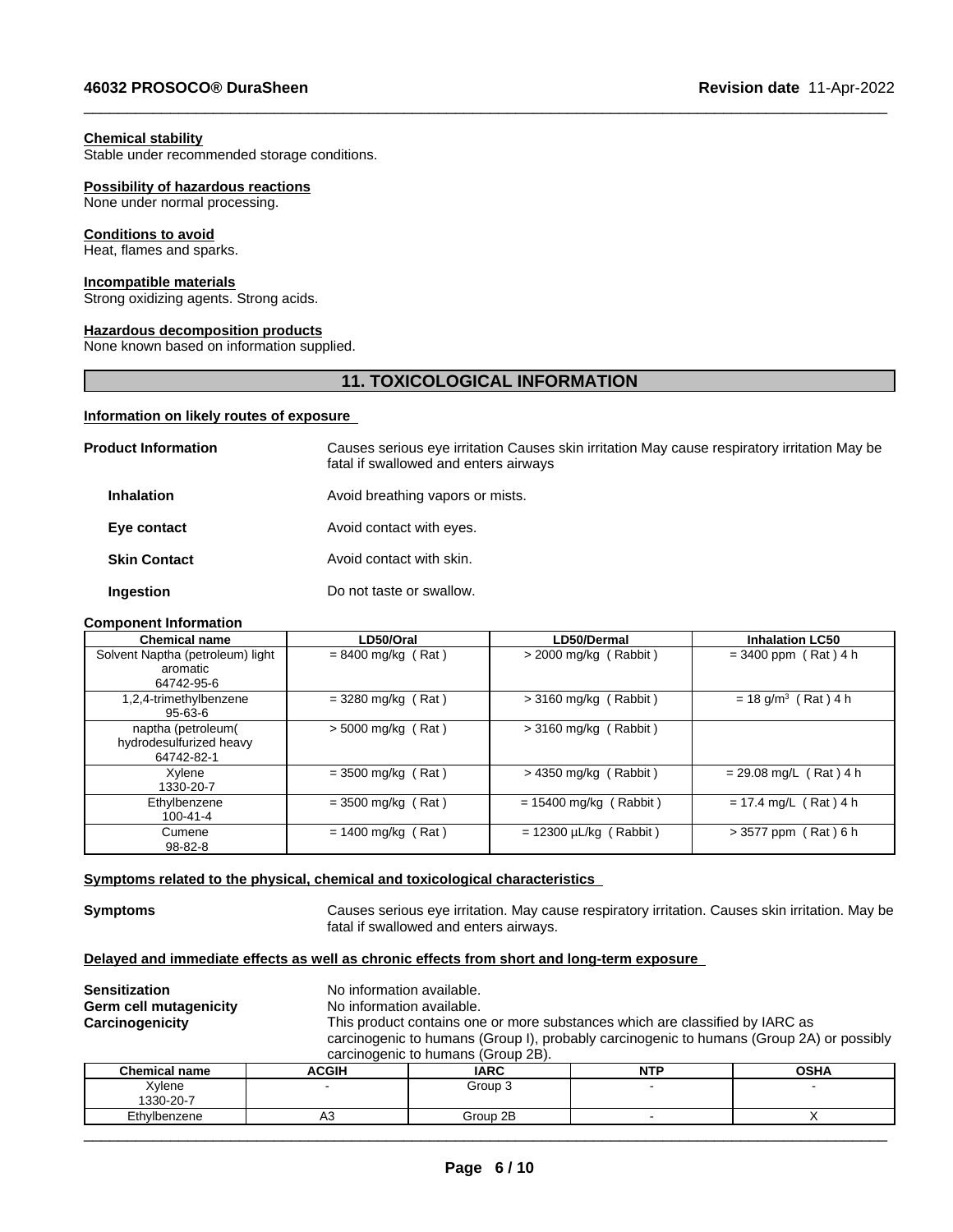| 100-41-4                                                                                                                                                                                                                             |   |
|--------------------------------------------------------------------------------------------------------------------------------------------------------------------------------------------------------------------------------------|---|
| Group 2B<br>Reasonably Anticipated<br>Cumene                                                                                                                                                                                         | X |
| $98 - 82 - 8$                                                                                                                                                                                                                        |   |
| Legend                                                                                                                                                                                                                               |   |
| ACGIH (American Conference of Governmental Industrial Hygienists)                                                                                                                                                                    |   |
| A3 - Animal Carcinogen                                                                                                                                                                                                               |   |
| IARC (International Agency for Research on Cancer)                                                                                                                                                                                   |   |
| Group 2B - Possibly Carcinogenic to Humans                                                                                                                                                                                           |   |
| Group 3 - Not Classifiable as to Carcinogenicity in Humans                                                                                                                                                                           |   |
| NTP (National Toxicology Program)                                                                                                                                                                                                    |   |
| Reasonably Anticipated - Reasonably Anticipated to be a Human Carcinogen                                                                                                                                                             |   |
| OSHA (Occupational Safety and Health Administration of the US Department of Labor)                                                                                                                                                   |   |
| X - Present                                                                                                                                                                                                                          |   |
| No information available.<br><b>Reproductive toxicity</b>                                                                                                                                                                            |   |
| <b>STOT - single exposure</b><br>May cause drowsiness or dizziness.                                                                                                                                                                  |   |
| <b>STOT - repeated exposure</b><br>Causes damage to organs through prolonged or repeated exposure.                                                                                                                                   |   |
| blood, central nervous system, Eyes, kidney, Respiratory system, Skin.<br><b>Target organ effects</b>                                                                                                                                |   |
| No information available.<br><b>Aspiration hazard</b>                                                                                                                                                                                |   |
| $\mathbf{A}$ . The set of the set of the set of the set of $\mathbf{B}$ , and the set of the set of the set of the set of the set of the set of the set of the set of the set of the set of the set of the set of the set of the set |   |

 $\_$  ,  $\_$  ,  $\_$  ,  $\_$  ,  $\_$  ,  $\_$  ,  $\_$  ,  $\_$  ,  $\_$  ,  $\_$  ,  $\_$  ,  $\_$  ,  $\_$  ,  $\_$  ,  $\_$  ,  $\_$  ,  $\_$  ,  $\_$  ,  $\_$  ,  $\_$  ,  $\_$  ,  $\_$  ,  $\_$  ,  $\_$  ,  $\_$  ,  $\_$  ,  $\_$  ,  $\_$  ,  $\_$  ,  $\_$  ,  $\_$  ,  $\_$  ,  $\_$  ,  $\_$  ,  $\_$  ,  $\_$  ,  $\_$  ,

#### **Numerical measures of toxicity - Product Information**

**Unknown acute toxicity**

**The following values are calculated based on chapter 3.1 of the GHS document** .

| ATEmix (oral)                 | 7512 mg/kg         |
|-------------------------------|--------------------|
| ATEmix (dermal)               | 4098 mg/kg mg/l    |
| ATEmix (inhalation-dust/mist) | $5.3 \text{ ma/l}$ |
| ATEmix (inhalation-vapor)     | 2155.7 mg/l        |

# **12. ECOLOGICAL INFORMATION**

### **Ecotoxicity**

| <b>Chemical name</b>                                       | Algae/aquatic plants                                                                          | Fish                                                                                                                                                                                                                                                                                                                                                                                                                                                                                                                                                             | <b>Toxicity to</b><br>microorganisms | Crustacea                                                                    |
|------------------------------------------------------------|-----------------------------------------------------------------------------------------------|------------------------------------------------------------------------------------------------------------------------------------------------------------------------------------------------------------------------------------------------------------------------------------------------------------------------------------------------------------------------------------------------------------------------------------------------------------------------------------------------------------------------------------------------------------------|--------------------------------------|------------------------------------------------------------------------------|
| Solvent Naptha (petroleum)<br>light aromatic<br>64742-95-6 |                                                                                               | 9.22: 96 h Oncorhynchus<br>mykiss mg/L LC50                                                                                                                                                                                                                                                                                                                                                                                                                                                                                                                      |                                      | 6.14: 48 h Daphnia magna<br>mg/L EC50                                        |
| 1,2,4-trimethylbenzene<br>$95 - 63 - 6$                    |                                                                                               | 7.19 - 8.28: 96 h Pimephales<br>promelas mg/L LC50<br>flow-through                                                                                                                                                                                                                                                                                                                                                                                                                                                                                               |                                      | 6.14: 48 h Daphnia magna<br>mg/L EC50                                        |
| Xylene<br>1330-20-7                                        |                                                                                               | 13.1 - 16.5: 96 h Lepomis<br>macrochirus mg/L LC50<br>flow-through 13.5 - 17.3: 96<br>h Oncorhynchus mykiss<br>mg/L LC50 2.661 - 4.093: 96<br>h Oncorhynchus mykiss<br>mg/L LC50 static 23.53 -<br>29.97: 96 h Pimephales<br>promelas mg/L LC50 static<br>30.26 - 40.75: 96 h Poecilia<br>reticulata mg/L LC50 static<br>7.711 - 9.591: 96 h Lepomis<br>macrochirus mg/L LC50<br>static 13.4: 96 h Pimephales<br>promelas mg/L LC50<br>flow-through 19: 96 h<br>Lepomis macrochirus mg/L<br>LC50 780: 96 h Cyprinus<br>carpio mg/L LC50<br>semi-static 780: 96 h |                                      | 0.6: 48 h Gammarus<br>lacustris mg/L LC50 3.82: 48<br>h water flea mg/L EC50 |
| Ethylbenzene<br>$100 - 41 - 4$                             | $1.7 - 7.6$ : 96 h<br>Pseudokirchneriella<br>subcapitata mg/L EC50<br>static 2.6 - 11.3: 72 h | Cyprinus carpio mg/L LC50<br>11.0 - 18.0: 96 h<br>Oncorhynchus mykiss mg/L<br>LC50 static 7.55 - 11: 96 h<br>Pimephales promelas mg/L                                                                                                                                                                                                                                                                                                                                                                                                                            |                                      | 1.8 - 2.4: 48 h Daphnia<br>magna mg/L EC50                                   |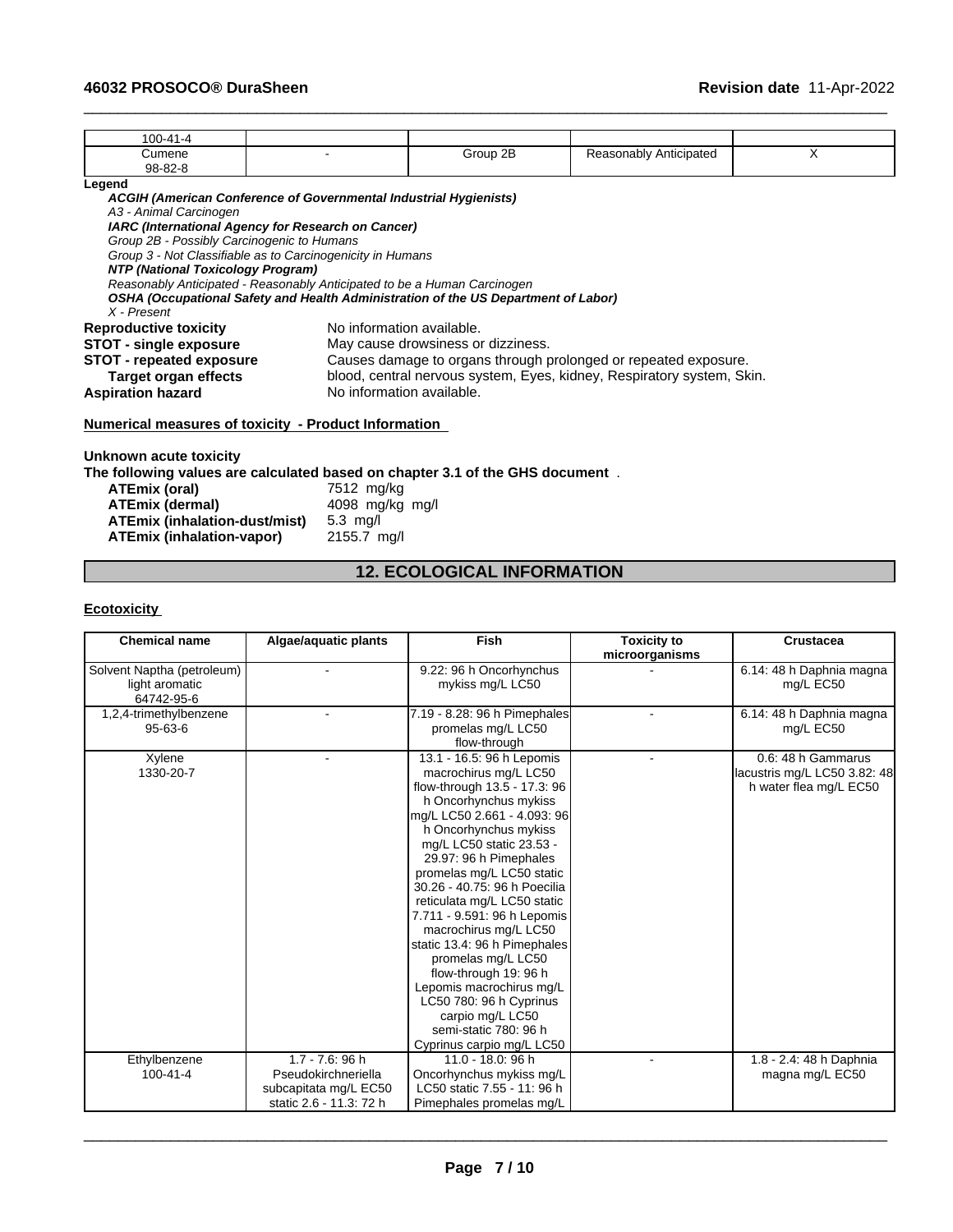|         | Pseudokirchneriella        | LC50 flow-through 9.1 -      |                          |  |
|---------|----------------------------|------------------------------|--------------------------|--|
|         | subcapitata mg/L EC50      | 15.6: 96 h Pimephales        |                          |  |
|         | static 4.6: 72 h           | promelas mg/L LC50 static    |                          |  |
|         | Pseudokirchneriella        | 32: 96 h Lepomis             |                          |  |
|         | subcapitata mg/L EC50 438: | macrochirus mg/L LC50        |                          |  |
|         | 96 h Pseudokirchneriella   | static 4.2: 96 h             |                          |  |
|         | subcapitata mg/L EC50      | Oncorhynchus mykiss mg/L     |                          |  |
|         |                            | LC50 semi-static 9.6: 96 h   |                          |  |
|         |                            | Poecilia reticulata mg/L     |                          |  |
|         |                            | LC50 static                  |                          |  |
| Cumene  | 2.6:72h                    | 6.04 - 6.61: 96 h Pimephales | 7.9 - 14.1: 48 h Daphnia |  |
| 98-82-8 | Pseudokirchneriella        | promelas mg/L LC50           | magna mg/L EC50 Static   |  |
|         | subcapitata mg/L EC50      | flow-through 2.7: 96 h       | 0.6: 48 h Daphnia magna  |  |
|         |                            | Oncorhynchus mykiss mg/L     | mg/L EC50                |  |
|         |                            | LC50 semi-static 4.8: 96 h   |                          |  |
|         |                            | Oncorhynchus mykiss mg/L     |                          |  |
|         |                            | LC50 flow-through 5.1: 96 h  |                          |  |
|         |                            | Poecilia reticulata mg/L     |                          |  |
|         |                            | LC50 semi-static             |                          |  |

 $\_$  ,  $\_$  ,  $\_$  ,  $\_$  ,  $\_$  ,  $\_$  ,  $\_$  ,  $\_$  ,  $\_$  ,  $\_$  ,  $\_$  ,  $\_$  ,  $\_$  ,  $\_$  ,  $\_$  ,  $\_$  ,  $\_$  ,  $\_$  ,  $\_$  ,  $\_$  ,  $\_$  ,  $\_$  ,  $\_$  ,  $\_$  ,  $\_$  ,  $\_$  ,  $\_$  ,  $\_$  ,  $\_$  ,  $\_$  ,  $\_$  ,  $\_$  ,  $\_$  ,  $\_$  ,  $\_$  ,  $\_$  ,  $\_$  ,

#### **Persistence and degradability**

No information available.

### **Bioaccumulation**

No information available.

| <b>Chemical name</b>   | <b>Partition coefficient</b> |
|------------------------|------------------------------|
| 1,2,4-trimethylbenzene | 3.63                         |
| 95-63-6                |                              |
| Xylene                 | $2.77 - 3.15$                |
| 1330-20-7              |                              |
| Ethylbenzene           | 3.2                          |
| $100 - 41 - 4$         |                              |
| Cumene                 | 3.7                          |
| 98-82-8                |                              |

**Other adverse effects** No information available

# **13. DISPOSAL CONSIDERATIONS**

### **Waste treatment methods**

| <b>Disposal of wastes</b>  | Disposal should be in accordance with applicable regional, national and local laws and<br>regulations. |
|----------------------------|--------------------------------------------------------------------------------------------------------|
| Contaminated packaging     | Do not reuse container.                                                                                |
| <b>US EPA Waste Number</b> | D001                                                                                                   |

# **14. TRANSPORT INFORMATION**

| DOT                        | Not regulated (If shipped in NON BULK packaging by ground transport) |
|----------------------------|----------------------------------------------------------------------|
| UN number                  | UN1866                                                               |
| UN proper shipping name    | <b>Resin Solution</b>                                                |
| Transport hazard class(es) |                                                                      |
| Packing group              | Ш                                                                    |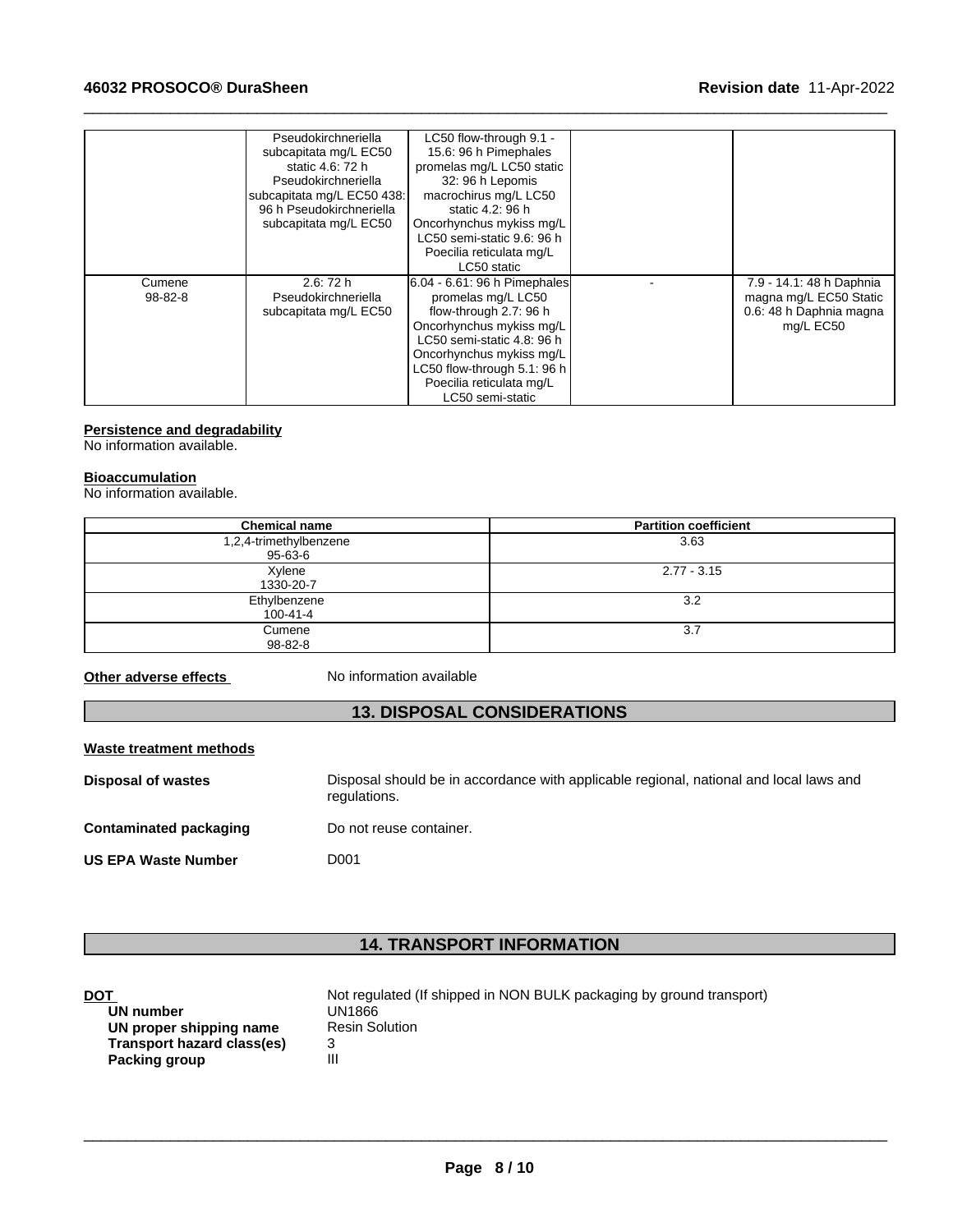| IATA                              |                       |
|-----------------------------------|-----------------------|
| UN number                         | UN1866                |
| UN proper shipping name           | <b>Resin Solution</b> |
| <b>Transport hazard class(es)</b> | 3                     |
| Packing group                     | Ш                     |
| <b>IMDG</b>                       |                       |
| UN number                         | UN1866                |
| UN proper shipping name           | <b>Resin Solution</b> |
| <b>Transport hazard class(es)</b> | 3                     |
| <b>Subsidiary hazard class</b>    | Ш                     |
|                                   |                       |

# **15. REGULATORY INFORMATION**

 $\_$  ,  $\_$  ,  $\_$  ,  $\_$  ,  $\_$  ,  $\_$  ,  $\_$  ,  $\_$  ,  $\_$  ,  $\_$  ,  $\_$  ,  $\_$  ,  $\_$  ,  $\_$  ,  $\_$  ,  $\_$  ,  $\_$  ,  $\_$  ,  $\_$  ,  $\_$  ,  $\_$  ,  $\_$  ,  $\_$  ,  $\_$  ,  $\_$  ,  $\_$  ,  $\_$  ,  $\_$  ,  $\_$  ,  $\_$  ,  $\_$  ,  $\_$  ,  $\_$  ,  $\_$  ,  $\_$  ,  $\_$  ,  $\_$  ,

| International Inventories |          |  |
|---------------------------|----------|--|
| <b>TSCA</b>               | Complies |  |
| <b>DSL/NDSL</b>           | Complies |  |
| <b>1.</b> against         |          |  |

 **Legend:** 

 *TSCA - United States Toxic Substances Control Act Section 8(b) Inventory DSL/NDSL - Canadian Domestic Substances List/Non-Domestic Substances List*

**Sudden release of pressure hazard** No **Reactive Hazard** No

#### **US Federal Regulations**

#### **SARA 313**

Section 313 of Title III of the Superfund Amendments and Reauthorization Act of 1986 (SARA). This product contains a chemical or chemicals which are subject to the reporting requirements of the Act and Title 40 of the Code of Federal Regulations, Part 372

| <b>Chemical name</b>                  | CAS No.        | Weight-%  | <b>SARA 313 - Threshold</b><br>Values % |
|---------------------------------------|----------------|-----------|-----------------------------------------|
| 1,2,4-trimethylbenzene - 95-63-6      | 95-63-6        | $10 - 25$ | 1.0                                     |
| Xylene - 1330-20-7                    | 1330-20-7      | -5        | 1.0                                     |
| Ethylbenzene - 100-41-4               | $100 - 41 - 4$ | -5        | 0.1                                     |
| Cumene - 98-82-8                      | 98-82-8        | -5        | 0.1                                     |
| <b>SARA 311/312 Hazard Categories</b> |                |           |                                         |
| Acute health hazard                   | Yes            |           |                                         |
| <b>Chronic Health Hazard</b>          | Yes            |           |                                         |
| <b>Fire hazard</b>                    | Yes            |           |                                         |

# **CWA** (Clean Water Act)

This product contains the following substances which are regulated pollutants pursuant to the Clean Water Act (40 CFR 122.21 and 40 CFR 122.42)

| <b>Chemical name</b>           | <b>CWA - Reportable</b><br>Quantities | <b>CWA - Toxic Pollutants</b> | <b>CWA - Priority Pollutants</b> | <b>CWA - Hazardous</b><br><b>Substances</b> |
|--------------------------------|---------------------------------------|-------------------------------|----------------------------------|---------------------------------------------|
| Xvlene<br>1330-20-7            | 100 lb                                |                               |                                  |                                             |
| Ethylbenzene<br>$100 - 41 - 4$ | 1000 lb                               |                               | $\lambda$                        |                                             |

### **CERCLA**

This material, as supplied, contains one or more substances regulated as a hazardous substance under the Comprehensive Environmental Response Compensation and Liability Act (CERCLA) (40 CFR 302)

| <b>Chemical name</b> | <b>Hazardous Substances RQs</b> | <b>CERCLA/SARA RQ</b> | <b>Reportable Quantity (RQ)</b> |
|----------------------|---------------------------------|-----------------------|---------------------------------|
| Xvlene               | 100 lb                          |                       | RQ 100 lb final RQ              |
| 1330-20-7            |                                 |                       | RQ 45.4 kg final RQ             |
| Ethylbenzene         | 1000 lb                         |                       | RQ 1000 lb final RQ             |
| 100-41-4             |                                 |                       | RQ 454 kg final RQ              |